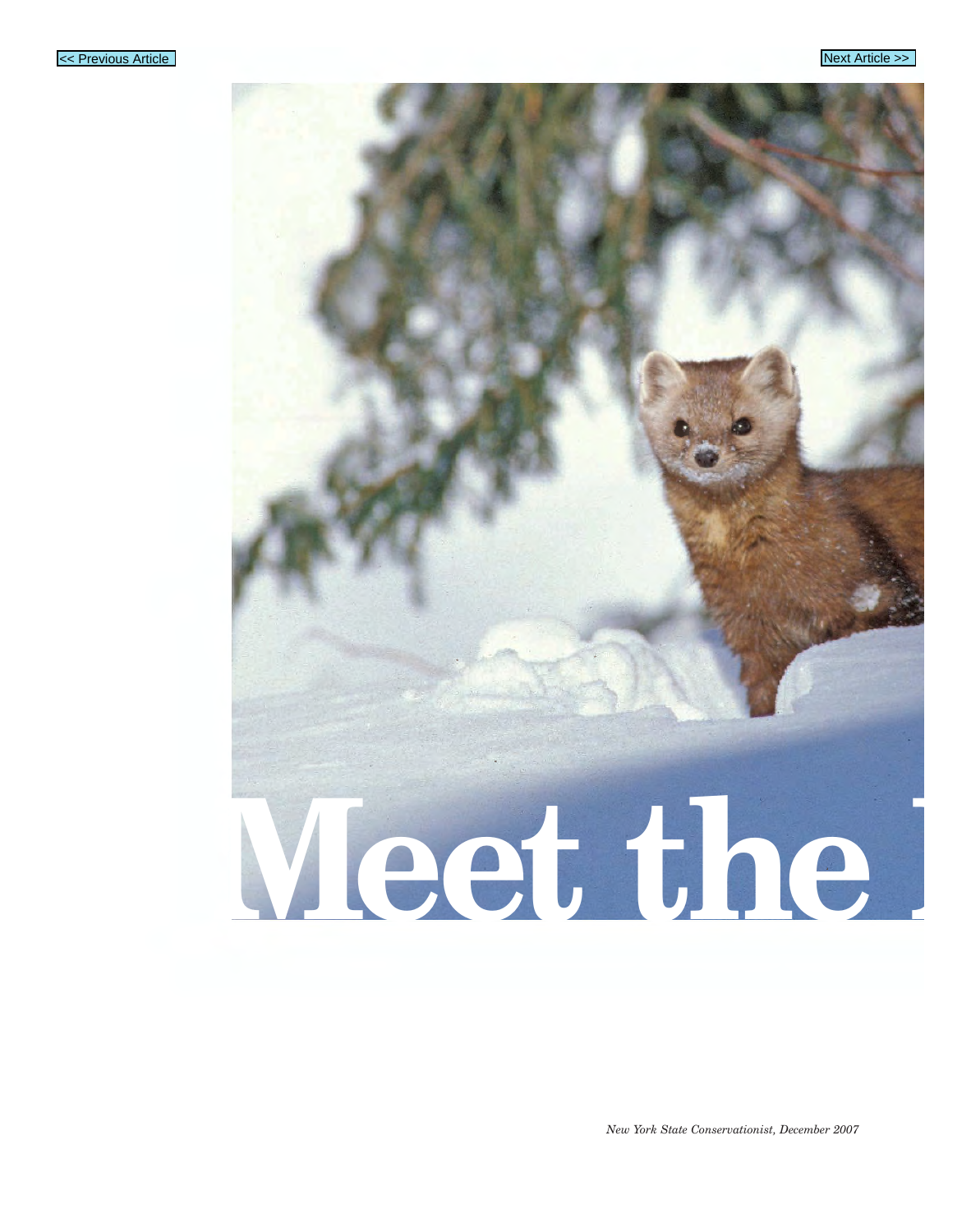

New York's marten population must be closely monitored and carefully managed.

**It's mid-winter in the southwest-<br>
<b>It's mid-winter in the southwest-**<br> **In Adirondacks. Our convoy slowled started in the south started in the south started in the started started in the started in the started in the sta** ern Adirondacks. Our convoy slowly snakes its way along an old logging road near the West Canada Lake Wilderness Area. The anticipation of what awaits us makes it feel like Christmas Eve.

Passing through open hardwood ridges and thick stands of spruce, our progress is hampered by the deep snow, the result of lake-effect storms that sweep across Lake Ontario, sometimes dumping several feet of snow at once. As we near our destination, it's not a gift we seek, but rather a small carnivore in the weasel family—the American marten (*Martes americana*). It's our hope to capture and fit radio-collars on a few of these secretive creatures to learn more about their habits.

 We leave our sleds behind and plow through knee-deep, powdery snow. Approaching one of several live-traps, the pungent smell of our skunk-based lure assaults our nostrils. Moving closer, our excitement mounts as we are greeted by a low growl. We have successfully captured our first marten.

As I brush away the snow covering the entrance of the plywood box that houses our livetrap, the marten, a young male, continues to vocalize his displeasure via a series of low growls and hisses. Enticed to this location by the lure we hung on a nearby tree, as well as by the succulent sardines topped with raspberry jelly placed inside the trap, he's surely regretting his decision to go after an easy meal. I carefully remove the trap from the box to get a closer look. It's exciting to see an animal whose secretive nature keeps it hidden from most people's view.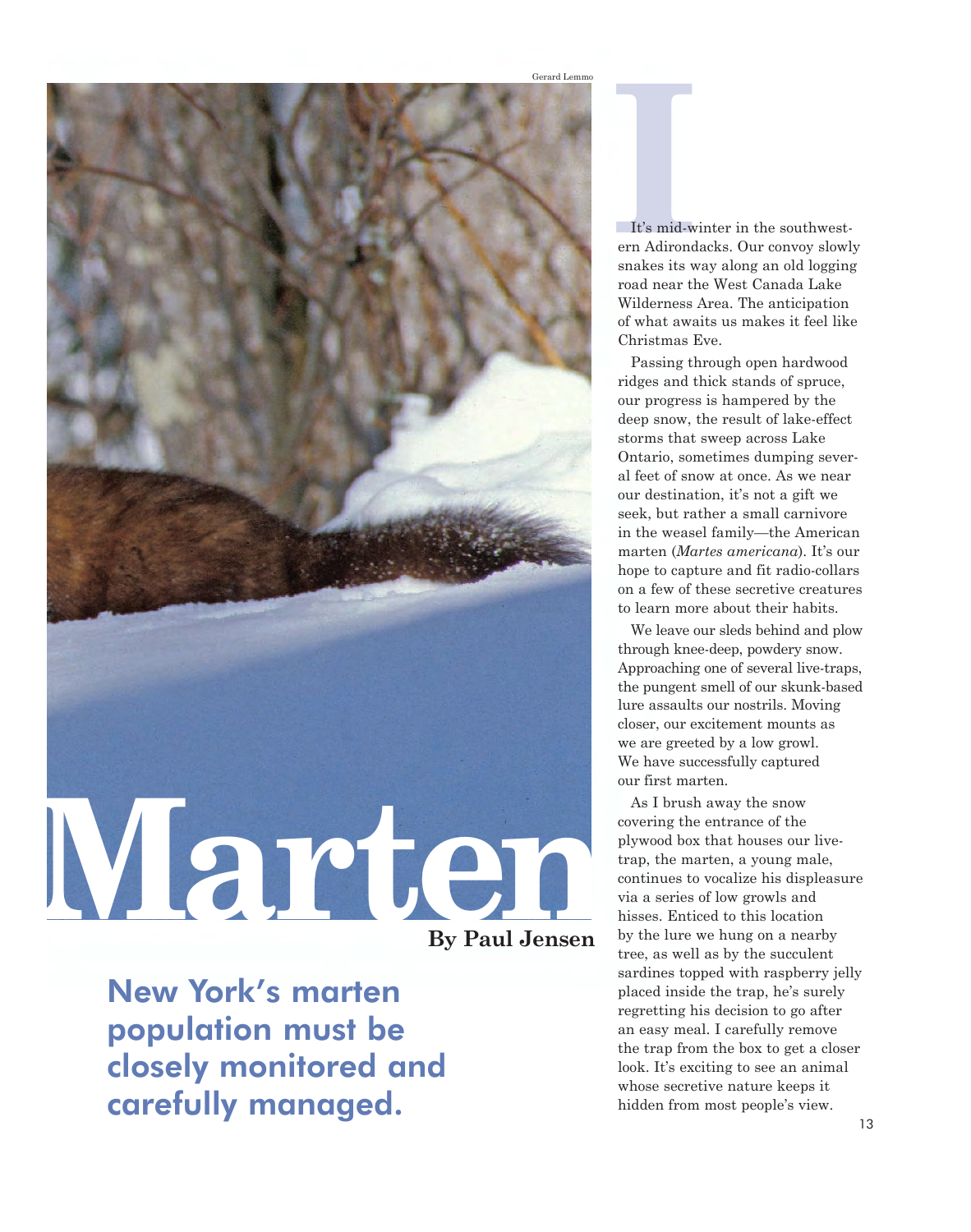



Handling a live marten is a rare opportunity afforded few north country researchers.

Staring back at us from inside the box trap is a long slender marten, with thick orange-brown fur, a dark tail, furry feet, large ears, and distinctive, small, black weasel eyes. I name him Louie in honor of the legendary French Louie—a fitting name for this icon of the northern forest.

 To minimize the marten's stress, our team works quickly. We use a specialized handling cone to remove the animal from the trap and then administer immobilizing drugs so that we can safely handle him. We collect standard biological data: weight, length, and other physical measurements, and attach ear tags and a small radio-collar (about half the size of an AA battery) that will enable us to find this marten over the course of a year. With these data, we'll be able to estimate the animal's home range and better understand its use of habitat types.

 We have only about 10 minutes to complete the entire process before the animal begins to recover from the effects of the drugs. We make one final check of the data, ensure

 that the radio-collar is functioning properly, and place the animal back in the trap to fully recover.

I name our first marten "Louie" in honor of the legendary French Louie —a fitting name for this icon of the northern forest.

After about an hour, we release Louie and watch in amazement as he easily navigates the deep snow and quickly disappears out of sight. To our great satisfaction, this scene played out multiple times during the first year of our study, as we continued our trapping through early April.

American martens (formerly known as pine martens) once ranged throughout New York and the northeastern U.S., when unbroken forests dominated the northeastern landscape. Marten populations declined substantially throughout the northeastern U.S.

during the late 1800s and early 1900s, primarily due to habitat loss caused by intensive logging and overharvesting by trappers before trapping was regulated.

In 1936, New York closed the marten trapping season. Over the next 42 years, martens re-occupied much of their former Adirondack range—a testament to the resiliency of wildlife populations and natural systems, remoteness and inaccessibility of the Adirondacks, and the emerging science of wildlife management.

 In 1978, the Department of reopened the marten trapping season in a limited area of the High Peaks region. This move restored the rich tradition and history of trapping in the Adirondacks, made famous by woodsmen like French Louie who roamed far and wide in the wilds of West Canada country in search of game. The 1978 season also marked the beginning of scientific studies designed to investigate the natural history and population status of this intriguing mammal. For the last thirty years, New York trappers have provided biological data critical to our understanding and management of this species. Environmental Conservation (DEC)

To that end, DEC staff recently began a four-year study to learn



The American marten is found throughout much of the Adirondacks (martens are common in the dark green area and also occur in the lighter green area).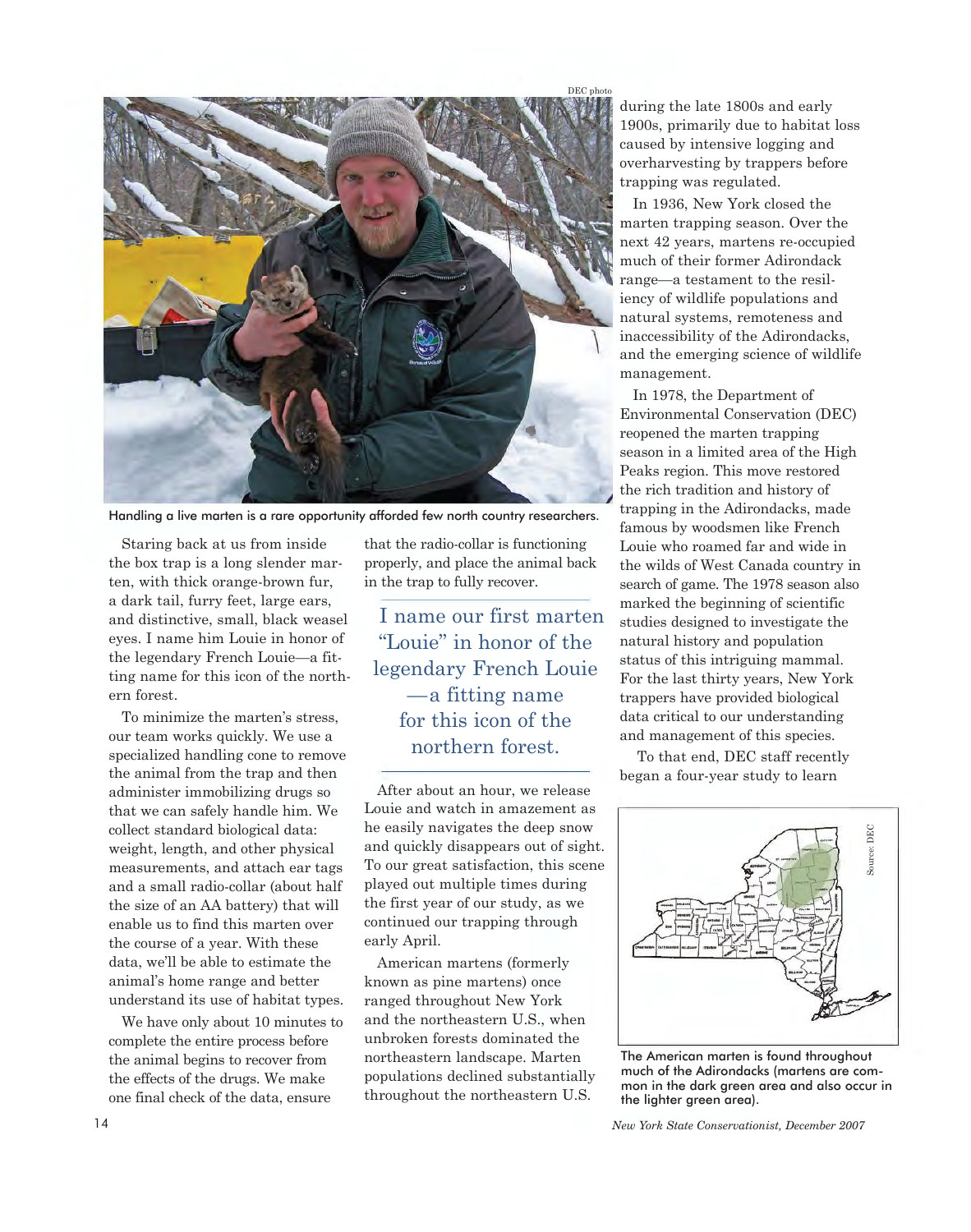more about the distribution and habitat use of Adirondack martens. Using remote trail cameras triggered by a combination of motion and an animal's body heat, we are documenting the presence of marten and other carnivores. In addition to marten, we've photographed fisher, mink, weasel, bobcat, fox, coyote, and black bear. This study has taken DEC staff to some of the wildest and most remote areas in the Adirondacks, including the Five Ponds Wilderness Area, Pigeon Lake Wilderness Area, and the High Peaks.

 Early in this effort, we enlisted the aid of several area trappers for  advice on appropriate baits and lures, and to benefit from their considerable knowledge of marten natural history. Their assistance has paid big rewards, increasing our catch rates and improving the efficiency of the study.

Prior research indicated that martens prefer mature coniferous forest stands. Our preliminary results suggest that martens use a wide range of forest stand types in the Adirondacks, including those that are predominantly deciduous. Martens now occupy an area of about 5,300 square miles in the Adirondack Mountains. Although they are carnivores, feeding largely on red squirrels and small mam-

mals, martens eat a wide variety of food, including berries.

 Smaller cousins of the more widespread fisher, adult marten are about two feet long, and weigh about 1½ to 2 pounds on average. They are chiefly nocturnal, and den in hollow trees or logs.

At the end of our first field season, we learned that Louie had "slipped" his collar (a fairly common occurrence with martens). While this was frustrating news, I look back on our first marten capture as unforgettable. The slipped collar also brings to mind a story about the real French Louie chronicled in Harvey Dunham's book, *Adirondack French Louie*.



 After a marten is captured, biologists fit a battery-operated radio-collar around its neck, which allows the animal to be tracked for up to a year.